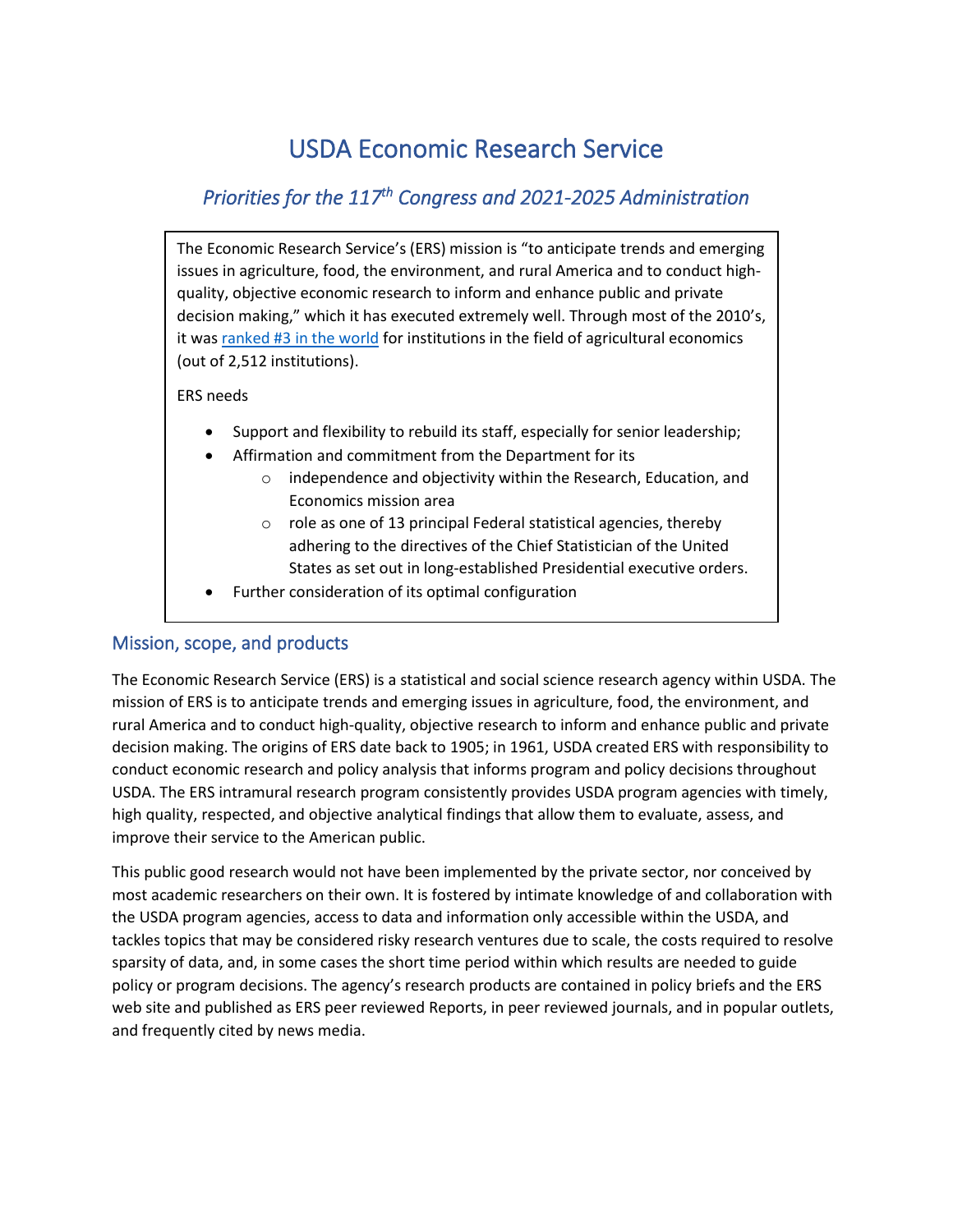ERS' core mission covers inherently governmental functions and the production of public goods that are best delivered by an intramural research agency. These functions and products include: 1) research that builds on unique or confidential data sources or investments at the Federal level and is inherent in the role of a Federal Statistical Agency; 2) coordination for a national perspective or framework; 3) sustained investment and large teams to provide continuity for specific data, models and products; 4) direct service and attention to the U.S. Government's or USDA's long-term national goals which are not likely to be understood or valued by the private sector or academia; and 5) data and analysis that address questions that have a short-run payoff or immediate policy implications.

ERS research, data and analysis address topics serving the breadth of USDA Mission Areas, including:

- Agricultural Economy farm sector performance and farm households' well-being; farm size and concentration; market analysis, data, and projections on commodity supply, demand, and prices; and Federal farm policies.
- Global Markets and Trade major markets and competitors, economic impacts of exports and imports, trade barriers, and potential trade agreements
- Resources and Environment economic impacts of conservation programs, efficacy of policies designed to protect the environment, and enhancing agricultural competitiveness through technology
- Food and Nutrition U.S. food security, food and nutrition assistance programs, food choices and health outcomes, food access and store proximity, food retailing and marketing, and food prices
- Food Safety societal benefits associated with reducing food safety risks, economic impacts of food hazards, and potential results of regulation versus industry decisions
- Rural Economy investments in rural communities and drivers of rural economic performance, demographic change and its impact on rural communities

In addition to published reports and articles in each of those topic areas, closely-watched ERS products include: forecasts of farm business and household income, outlook reports covering major crops and livestock products and food price forecasts, annual 10-year projections for the farm sector; estimates of U.S. and international agricultural productivity, rural county typologies, annual report on food security of U.S. households and Cost Estimates of Foodborne Illnesses.

## **Opportunity**

In the years ahead, the opportunity exists to restore and enhance the capacity of ERS to carry out its mission. ERS experienced significant departures of staff due to the abrupt relocation of about two-thirds of the Agency's functions from Washington D.C. to Kansas City, MO in September 2019. Attrition of 70 percent of staff and managers whose positions moved to K.C. severely degraded ERS' ability to deliver on mission-critical, time sensitive and mandated products. All told, ERS lost more than 2,000 years of experience in FY2020. On the plus side, ERS has had record success in hiring new staff, primarily in entrylevel positions, since the relocation announcement. However, the skill sets needed to accomplish ERS' mission are highly specialized; new hires are talented, with strong technical skills, but will need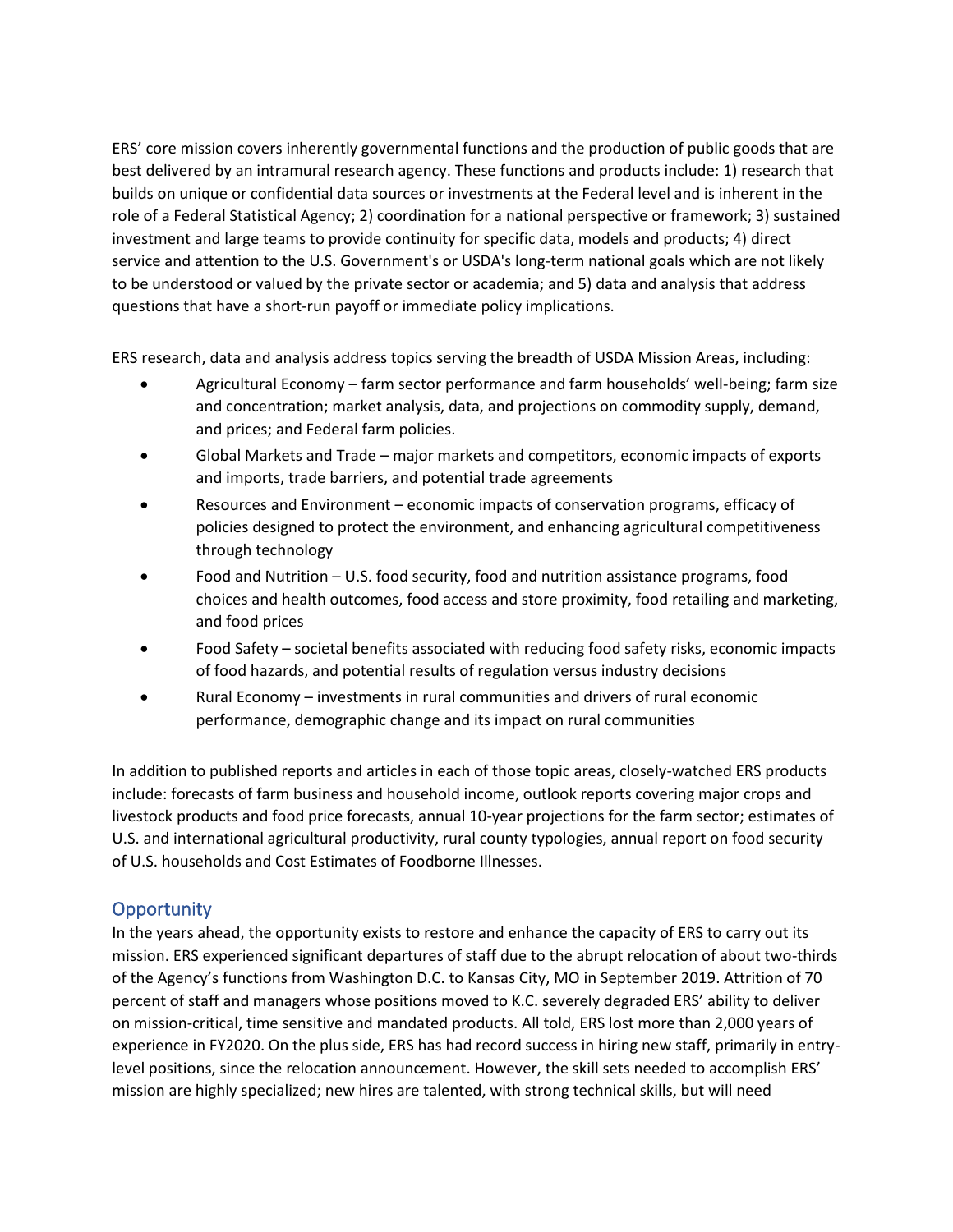extensive mentoring and training to successfully fulfill the expectations for these positions. Renewed efforts, employing all needed flexibilities, to recruit senior staff and managers with the required specialized expertise are essential to conduct that mentoring and ensure that ERS Builds Back Better.

Although a portion of the staff remained in Washington and new hires have been made, the agency's ability to provide data, analysis, and research across the fields of its mission has been seriously compromised by the erosion of expertise and institutional knowledge. Moreover, its standing and effective operation both as an intramural research agency and as an independent statistical agency have been eroded by inappropriate intervention by offices within USDA with different objectives and a failure to adhere to the shared principles and practices of the Federal statistical system. Nonetheless, a return to its former effectiveness and preeminence is possible with existing budgetary resources and within the established framework of Federal human capital, management, and statistical procedures.

## Challenges and Priorities

Recognizing the reality that the agency now operates in two cities, the ERS Administrator should have the authority to determine whether future hires are best placed in Washington or Kansas City. This flexibility will enable the Administrator to balance the requirements of the agency's data and analytical functions with its attractiveness to new researchers who have a preference for one location over the other.

Within the Department, the Secretary should acknowledge the independence and objectivity of ERS as an agency within the Research, Education, and Economics (REE) mission area, as established in statute and Department regulation. By delegation from the Secretary, the REE Undersecretary has sole oversight of the agency's program and publications, to be carried out in coordination, with, but not in subordination to, other parts of USDA, including the Office of the Chief Economist, the Office of Communications, and the program agencies in the other mission areas. Moreover, the ERS Administrator has, and should retain, the sole right to establish and ensure compliance with predetermined release dates and final approval for the release of all ERS publications, as is currently established in USDA DR 9800-001. Compliance with [USDA Scientific Integrity rules and regulations](https://www.ocio.usda.gov/sites/default/files/docs/2012/Final%20-%20DR%201074-001%20Scientific%20Integrity.pdf) around the objectivity, quality, and communication of scientific activities should also be closely observed to instill public confidence in findings and products.

The Department should recommit to ensuring that ERS, as one of 13 principal Federal statistical agencies, adheres to the directives of the Chief Statistician of the United States as set out in longestablished Presidential executive orders. These directives protect the objectivity and credibility of ERS data and analysis and procedures for the public release of them. For example, control of the electronic release of information should rest solely with the ERS administrator, without intervention by Department-level information technology officials. As well, the directives provide safeguards against inappropriate actions by policy officials that compromise the agency's objectivity, its credibility, and its value to the American public.

Recruiting and retaining senior leadership is critical to rebuilding the agency's research and data program. Indeed, this is a human capital challenge for science agencies across the Federal government. In the case of ERS, attrition was exacerbated with the departure of experienced staff that followed after relocation, leaving the agency rudderless. Only three of fifteen ERS branch chiefs were retained, and only one made the move to KC. For example, ERS lost senior managers and senior researchers who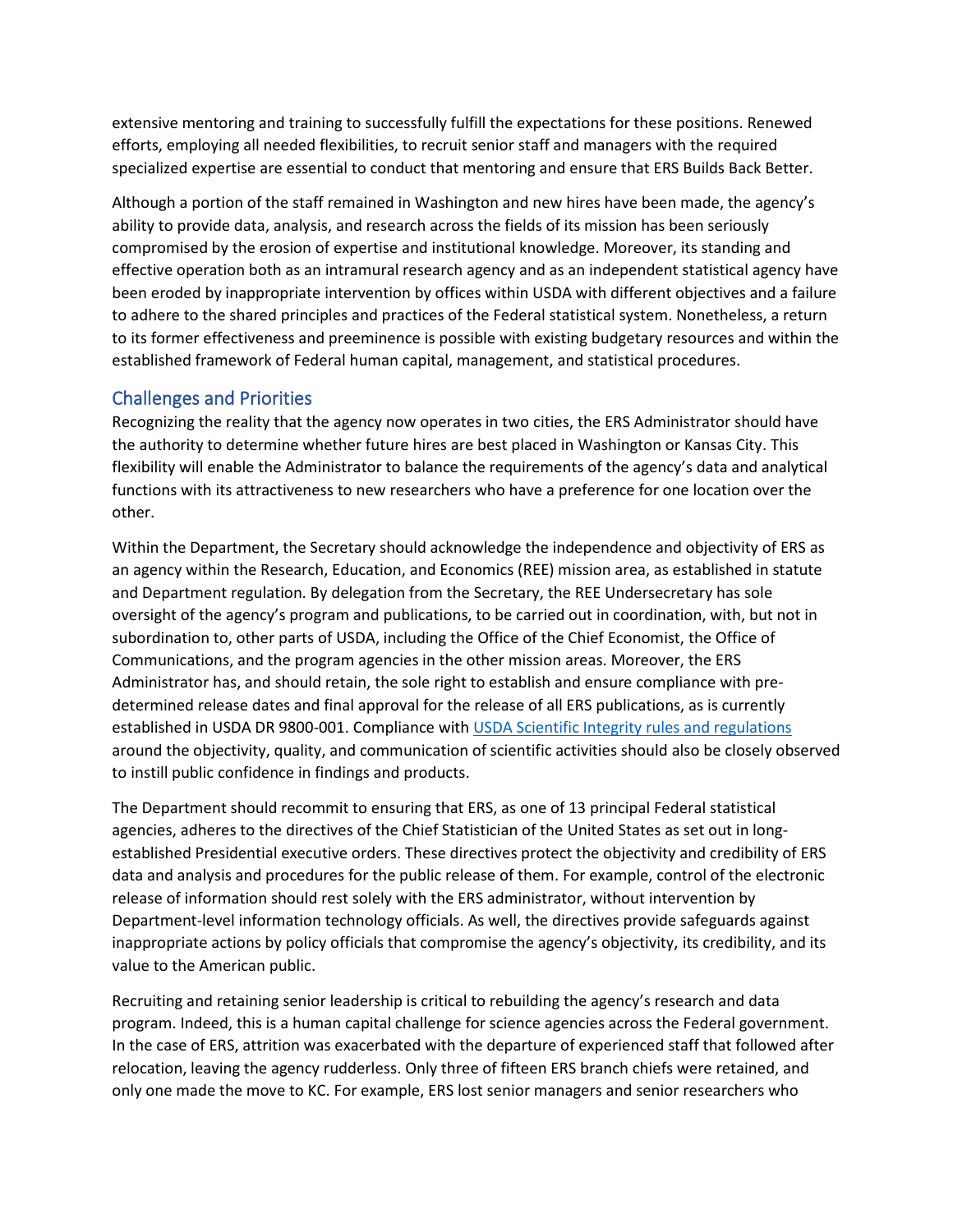directed and collaborated on essential work on climate change and natural resource management and conservation, on Federal nutrition and food assistance, and on rural economic development. The Office of Personnel Management has formally recognized the critical shortage of economists in Federal service, and ERS can adopt existing OPM processes, which include pay banding and direct-hire authority for STEM positions, to attract the senior leadership it needs. And, not knowing what funds will be available – the last three President's budgets cut ERS programs by 50-60% -- hinders good planning, as it does across the government, but is a particular constraint for ERS when its prime recruiting season occurs just when budget uncertainty is greatest.

Finally, the conduct of the agency's work on commodity production, marketing, trade, and policy should receive particular scrutiny due both to the immediate importance of this program in informing policy and to the recent and the impending depletion of the required human capital resources available within ERS and elsewhere in USDA. It is also worthwhile considering the advantages of moving the whole of the Department's commodity situation and outlook program, including the World Agricultural Outlook Board, to Kansas City. Indeed, of all the components of the ERS mission, this is the work that most logically belongs in farm country, although at present the bulk of the relevant resources are in Washington. In considering the future of the commodity market analysis at ERS and USDA, the Department should convene and canvass all stakeholders, including farmers and private sector firms and Congressional policy makers. Land grant faculty and administrators should participate, too. In addition to being users of the program output, their universities are the traditional source for recruitment of USDA commodity specialists, but there are now few US citizens in that pipeline.

#### Resources

- [Economic Research Service website](https://www.ers.usda.gov/)
- *[Principles and Practices for a Federal Statistical Agency: Sixth Edition](file:///C:/Users/spierson/AppData/Local/Microsoft/Windows/INetCache/Content.Outlook/R6D9INDR/Principles%20and%20Practices%20for%20a%20Federal%20Statistical%20Agency:%20Sixth%20Edition)*. National Academies of Sciences, Engineering, and Medicine. 2017.

## Acknowledgment

We gratefully acknowledge former ERS Administrators Katherine Smith Evans and Susan Offutt, along with senior ERS leaders now retired or working elsewhere, for their substantial contributions to this document.

## Supporting Organizations

American Phytopathological Society, Public Policy Board American Statistical Association Association of American Veterinary Medical Colleges American Dairy Science Association Association of Population Centers Charles Valentine Riley Memorial Foundation Consortium of Social Science Associations Council of Professional Associations on Federal Statistics (COPAFS)

Food Animal Concerns Trust Institute for Agriculture and Trade Policy National Sustainable Agriculture Coalition National WIC Association North American Regional Science Council Population Association of America Rural Sociological Society Sense About Science USA Supporters of Agricultural Research (SoAR) Foundation Union of Concerned Scientists